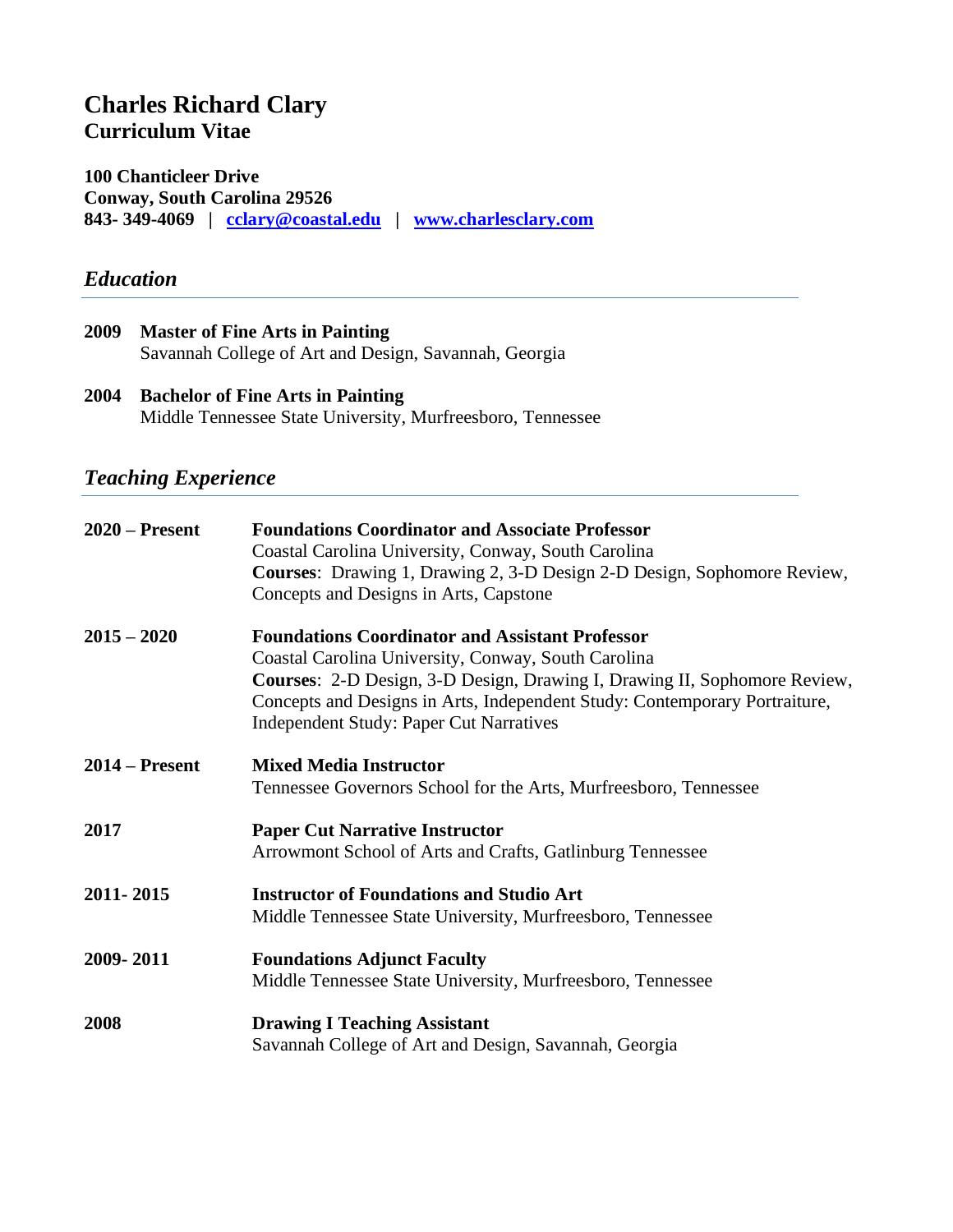## *Gallery Representation*

Paradigm Gallery, Philadelphia, Pennsylvania RO2 Gallery, Dallas, Texas

## *Awards*

| 2022 | Best of Show, Florence Small Works Exhibition, Front Gallery, Lake City SC                            |  |
|------|-------------------------------------------------------------------------------------------------------|--|
|      | Award Winner, Peedee Regional, Florence County Museum, Florence SC                                    |  |
| 2021 | Professional Enhancement Grant, Coastal Carolina University, Conway, South Carolina                   |  |
| 2020 | Distinguished Scholarly and Creative Endeavors, Coastal Carolina University, Conway, South            |  |
|      | Carolina                                                                                              |  |
| 2019 | Peoples Choice Award 2D, Artfields, Lake City, South Carolina                                         |  |
|      | Jurors' Merit Award, Artfields, Lake City, South Carolina                                             |  |
|      | 3rd Place, Peedee Regional Exhibition, Florence, South Carolina                                       |  |
|      | Award of Merit, Festival of Flowers Exhibition, Greenwood, South Carolina                             |  |
|      | Nominee: Creative Endeavors Edwards College of Humanities and Fine Arts, Conway, South                |  |
|      | Carolina                                                                                              |  |
|      | College of Humanities and Fine Arts Professional Development Travel Grant                             |  |
| 2018 | Pentaculum Artist Residency, Arrowmont, Gatlinburg Tenneessee                                         |  |
|      | Award of Merit, Festival of Flowers Exhibition, Greenwood, South Carolina                             |  |
|      | Nominee Creative Endeavors Edwards College of Humanities and Fine Arts, Conway, South                 |  |
|      | Carolina                                                                                              |  |
|      | Professor of the Year (visual arts), Edwards College of Humanities and Fine Arts, Conway              |  |
|      | South Carolina                                                                                        |  |
|      | College of Humanities and Fine Arts Professional Development Travel Grant                             |  |
| 2017 | College of Humanities and Fine Arts Professional Development Grant                                    |  |
|      | Nominee Creative Endeavors Edwards College of Humanities and Fine Arts, Conway, South<br>Carolina     |  |
| 2016 | Art Fields Top Prize winner, Art Fields, Lake City, South Carolina                                    |  |
|      | Art Department Award, 5 <sup>th</sup> 12" x 12" show, Middle Tennessee State, Murfreesboro, Tennessee |  |
|      | College of Humanities and Fine Arts Professional Development Grant                                    |  |
|      | College of Humanities and Fine Arts Professional Development Travel Grant                             |  |
|      | Third Place award, Southeastern College Art Conference Juried Exhibition, Virginia                    |  |
|      | Nominee Creative Endeavors Edwards College of Humanities and Fine Arts, Conway, SC                    |  |
| 2014 | Best in Show, Dogwood Arts Festival Juried Exhibition, Knoxville, Tennessee                           |  |
| 2014 | Best in Show, Regional Juried Exhibition, Hannah and Blake Sanders, Cape Girardeau, Missour           |  |
| 2013 | Honorable Mention, Southeastern College Art Conference Juried Exhibition, Georgia                     |  |
| 2011 | Installation Finalist, Metro Arts Music City Center, Nashville, Tennessee                             |  |
| 2010 | Emerging Alumnus, Savannah College of Art and Design, Savannah, Georgia                               |  |
| 2009 | Lacoste Residency, Savannah College of Art and Design, Lacoste, France                                |  |
| 2007 | New York Workspace Residency, Savannah College of Art and Design, Savannah, Georgia                   |  |
| 2006 | Artistic Fellowship Award, Savannah College of Art and Design, Savannah, Georgia                      |  |
| 2005 | Award of Merit, Morristown Art Association Juried Show, Morristown, Tennessee                         |  |
| 2004 | Award of Merit, Morristown Art Association Juried Show, Morristown, Tennessee                         |  |
|      | Award of Merit, Morristown Art Association Juried Show, Morristown, Tennessee                         |  |
| 2003 | Rising Junior Art Scholarship, Middle Tennessee State University, Murfreesboro, Tennessee             |  |
|      | Reba Whittington Memorial Award, Morristown Art Association Juried Show, Tennessee                    |  |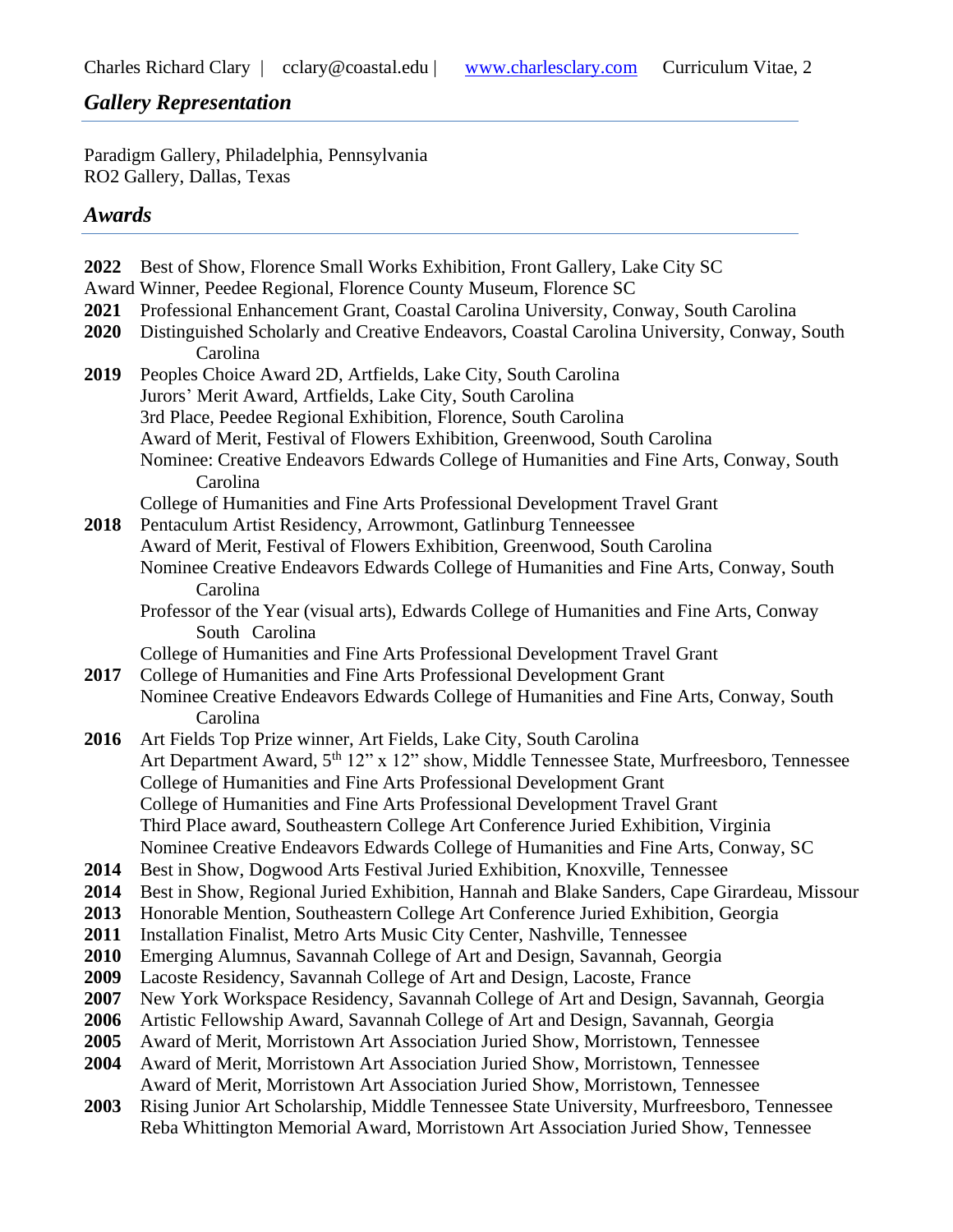## *Professional Art Exhibition Record*

## *Museum Exhibitions*

|             | 2021 58 <sup>th</sup> Annual Juried Competition, African American Heritage Museum. Juror Dr. Kelli Morgan. |
|-------------|------------------------------------------------------------------------------------------------------------|
|             | Monroe, Louisianna. (Juried Museum Show).                                                                  |
|             | On Paper: Printmaking, Book Arts, and Beyond. Annmarie Sculpture Garden and Arts Center.                   |
|             | Solomans, Maryland. (Juried Museum Show).                                                                  |
|             | CODA Paper Art 2021 International Biennial, CODA Museum Apeldoorn, Netherlands                             |
|             | (Invitation Museum Show)                                                                                   |
|             | Shanghai International Paper Art Biennial, Fengxian Museum, Shanghai, China                                |
| <b>2020</b> | Cut Up/Cut Out traveling, Larmont Gallery, Exeter, NH                                                      |
| 2019        | The Scape of Water, Myrtle Beach Art Museum, Myrtle Beach, South Carolina                                  |
| 2019        | Cut Up/Cut Out, traveling, Leigh Yawkey Woodson Art Museum, Wausau, Wisconsin                              |
|             | Cut Up/Cut Out, traveling, Museum of Arts and Sciences, Daytona Beach, Florida                             |
|             | Cut Up/Cut Out traveling, Art Museum of West Virginia University, Morgantown, VA                           |
|             | Cut Up/Cut Out traveling, Amarillo Museum of Art, Amarillo, TX                                             |
| <b>2018</b> | Cut Up/Cut Out, traveling, Pensacola Museum of Art, Pensacola, Florida                                     |
|             | <i>Cut Up/Cut Out, traveling, Ellen Noel Art Museum, Odessa, Texas</i>                                     |
| 2017        | Paper Worlds, Spartanburg Art Museum, Spartanburg, South Carolina                                          |
|             | Deep Cuts: Contemporary Paper Cutting, Currier Museum, Manchester, New Hampshire                           |
|             | <i>Cut Up/Cut Out</i> , traveling, Bellevue Arts Museum, Bellvue, Washington                               |
| 2016        | Paper and Blade Modern Paper Cutting, Fuller Craft Museum, Brockton, Massachusetts                         |
|             | <i>Magic and Mayhem: The Art of Iconic Toys, Young At Art Museum, Davie, Florida</i>                       |
|             | Infectious Infestations, (Solo) Myrtle Beach Art Museum, Myrtle Beach, South Carolina                      |
| 2014        | Fold, Paper, Scissors, Mesa Contemporary Arts Museum, Patty Haberman, Mesa, Arizona                        |
|             | Cut Paper, Cornell Museum of Art, Melanie Johanson, Delray Beach, Florida                                  |

*Remission: A Solo Exhibition*, Gadsden Museum of Art and History, Gadsden, Alabama

# *Solo and Two Person Exhibitions*

| 2022 | <i>Memento Morididdle</i> , William King Museum of Arts, Abingdon, VA                       |
|------|---------------------------------------------------------------------------------------------|
|      | <i>Memento Morididdle</i> , Jasper Community Arts, Jasper Community College, Jasper IN      |
|      | Memento Morididdle, RO2 Gallery, Dallas TX                                                  |
| 2021 | <i>Memento Morididdle, Adelle Kassab Gallery, Francis Marion University, Florence, SC</i>   |
| 2020 | Memento Morididdle, East Central College, Union, Missouri                                   |
|      | Be Kind Rewind, Ingram Arts Center, Nashville, TN                                           |
|      | Be Kind Rewind, Paradigm Gallery, Philadelphia, PA                                          |
|      | Memento Morididdle, Jones Carter Gallery, Lake City, SC                                     |
| 2019 | Be Kind Rewind, Hood College, Frederick, Maryland                                           |
|      | Double Diddle Phlebotomy, Paradigm Gallery. Philadelphia, Pennsylvania                      |
| 2018 | <i>Skin Deep</i> , Mariani Gallery at the University of Northern Colorado, Greely, Colorado |
|      | Video Viscera, Magnolia Theater with RO2, Dallas, Texas                                     |
|      | Memento Morididdle, Schmidt Art Center, Southwestern Illinois College, Belleville, Illinois |
| 2017 | Meticulous Excavations, Solo, Rose Center, Morristown, Tennessee                            |
| 2014 | Charles Clary, Solo, Rotunda at City Hall, Murfreesboro, Tennessee                          |
|      |                                                                                             |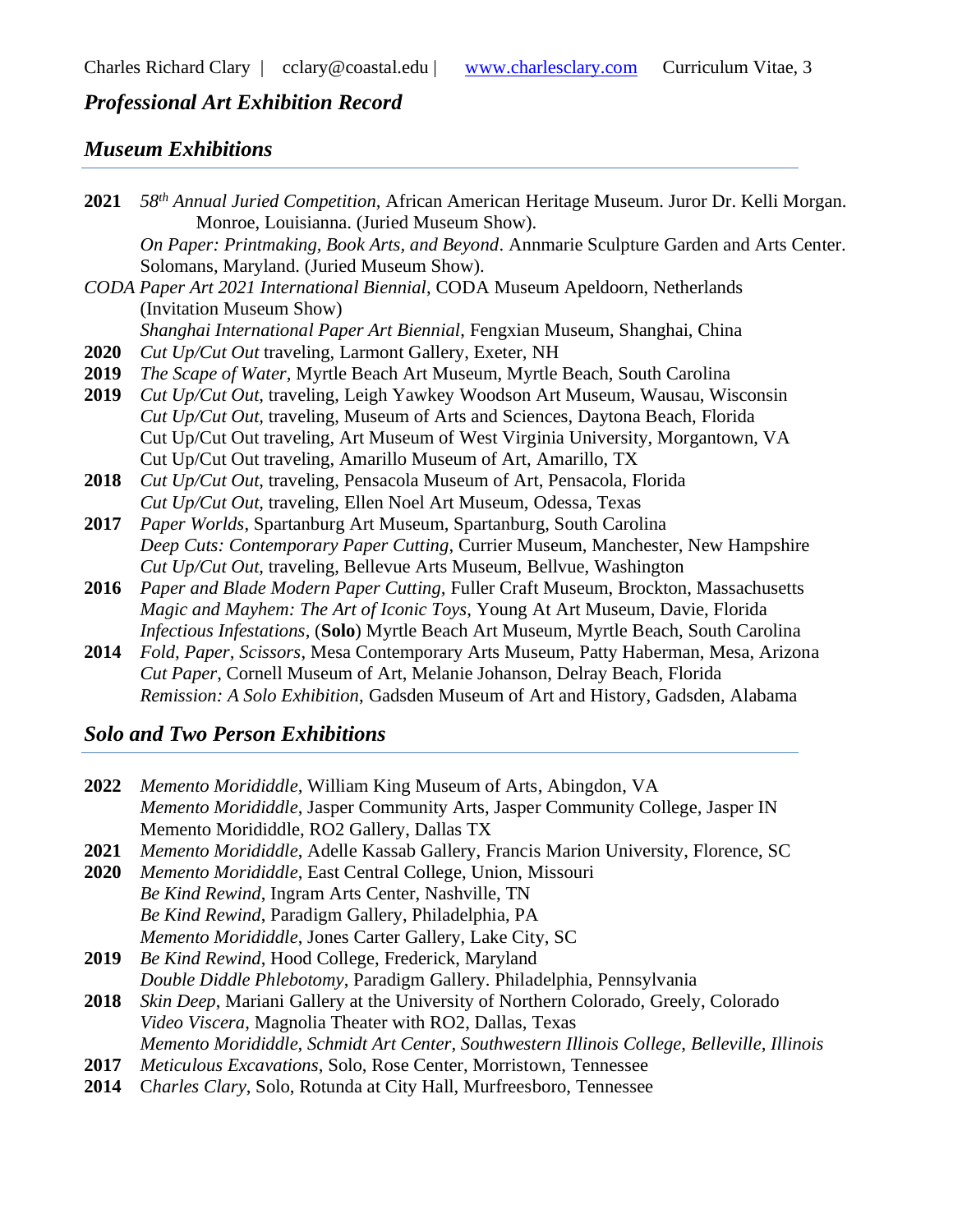### *Solo and Two Person Exhibitions, continued*

| 2013 Micro-Diddlitis, University of Mobile Alabama, Mobile Alabama         |
|----------------------------------------------------------------------------|
| <i>Meticulous Excavations</i> , The Rymer Gallery, Nashville, Tennessee    |
| Every Angle: Paper Cut Formations, Brett Wesley Gallery, Las Vegas, Nevada |

- **2012** *Fusion*, Birmingham Library, Birmingham, Alabama
- **2011** *Radimafungle Gestations,*The Rymer Gallery, Nashville, Tennessee *Codastic Excavations,* Solo, Joan Derryberry Art Gallery, Tennessee Tech University,
- **2010** *Double Diddle Escapades*, Solo, Renaissance Center, Dickson, Tennessee *Flamtastic Ejections*, The Rymer Gallery, Nashville, Tennessee Radimafungle Mitosis, The Rymer Gallery (project room), Nashville, Tennessee *Fermatic Pandemic*, Diana Lowenstein Fine Art (project room), Miami, Florida
- **2009** *Fantastic Flamtasia*, Solo, Galerie EVOLUTION-Pierre Cardin, Paris, France
- **2008** *Fantastic Flamtasia*, Solo, MFA Thesis Exhibition, Alexander Gallery, Savannah, Georgia
- **2007** *Rudimental Hybrids,* Solo, May Potter Gallery, Jeff Tackett curator, Savannah, Georgia
- **2004** *The Voices in My Head*, Liquid Smoke Gallery, Murfreesboro, Tennessee
- **2001** *Alumni Exhibition*, Catron Gallery, Morristown, Tennessee

### *Group Exhibitions*

**2022** Florence County Small Works Exhibition, Front Gallery, Lake City, SC

Peedee Regional, Florence County Museum, Florence, SC

SECAC Members Exhibition, Bolivar Art Gallery, University of Kentucky, Lexington, KY Art Fields 2022, Lake City, SC

Art Papers Auction, Atlanta, GA

**2021** 701 South Carolina BIennial, 701 Gallery, Columbia SC *Art Boutique*, Pelham Art Center, Pelham, NY *Spartanburg Arts Collective Juried Exhibition*, Jurors: Mary Erickson and Denise C Woodward\_Detrich, Artsit Collective, Spartanburg, SC *Paperworks 2021 Juried Exhibition*, Juror: Sewon Kang, (over 400 artists submitted 15 were accepted) BJ Spoke Gallery, Hunnington, NY *Faculty Trinnial*, Bryan Art Gallery, Coastal Carolina University, Conway, SC *Faculty Group Exhibition*, Conway Vistors Center, Conway, SC *Governors School Faculty Exhibition*, Todd Gallery, Murfreesboro, Tennessee *SCAD (Savannah College of Art and Design) Open Studio*, (online), Savannah, GA **2020** *SCAD (Savannah College of Art and Design) Open Studio*, (online), Savannah, GA *My Corona*, RO2 Gallery (online), Dallas, TX *2020*, RO2 Gallery, Dallas TX *The Big Tiny Show*, The District Gallery, Knoxville, TN *Peedee Regional Exhibition*, Florence, SC *Small Works*, FMU Place Gallery, Florence, South Carolina **2019** *701 CCA South Carolina Biennial,* 701 Gallery, Columbia, South Carolina *Art Fields* 2019, Lake City, South Carolina *Evil Dead Art Show,* Mystic Museum, Los Angeles, California *Chaos*, RO2 Gallery, Dallas Texas *Art Fort Lauderdale Art Fair,* Ft Lauderdale, Florida *Collectibles,* Pelham Art Center, Pelham, New York *My Neighbor Hayao*, Spoke Art, Hawaii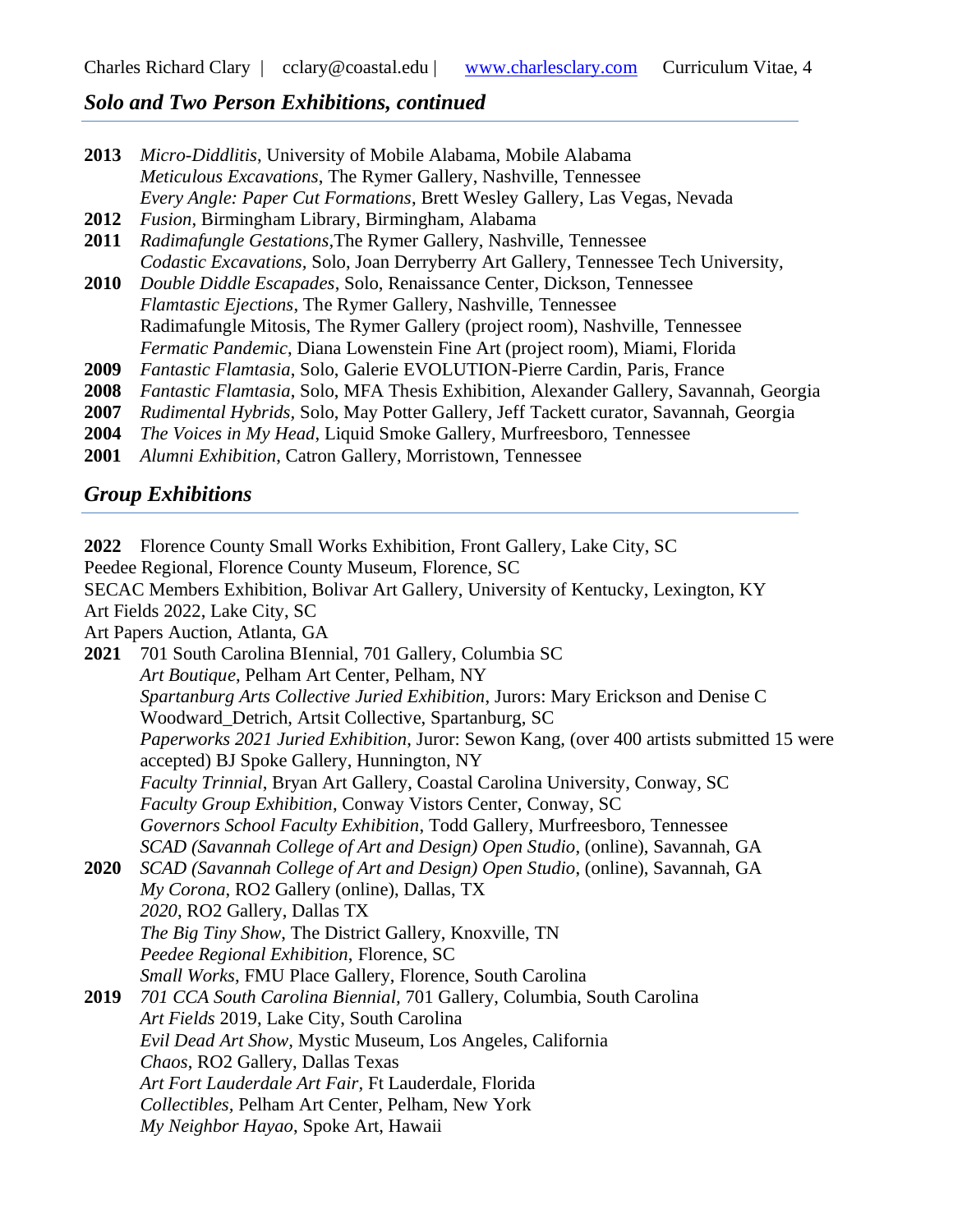## *Group Exhibitions, continued*

| 2019        | Pulp and Process, Boston Society of Arts and Crafts, Boston, Massachusetts                      |
|-------------|-------------------------------------------------------------------------------------------------|
|             | On the Same Page: Transforming Paper, Cityscape Community ArtSpace, Vancouver, Canada           |
|             | Arrowmont Instructor Exhibition, Arrowmont School of Arts and Crafts, Gatlinburg, Tennessee     |
|             | Festival of Flowers Juried Exhibition, Arts Center of Greenwood, Greenwood, South Carolina      |
|             | Governors School Faculty Exhibition, Todd Gallery, Murfreesboro, Tennessee                      |
|             | Paper + Pulp, Blue Spiral, Ashville, North Carolina                                             |
| 2018        | Art Fields 2018, Lake City, South Carolina                                                      |
|             | Peedee Regional Art Competition, Florence County Museum, Florence, South Carolina               |
|             | Faculty Triennial, Bryan Art Gallery, Coastal Carolina University, Conway, South Carolina       |
|             | Dallas Art Fair with RO2 Art, Dallas Texas                                                      |
|             |                                                                                                 |
|             | Art Papers Art Auction, Invite Only, Atlanta, Georgia                                           |
|             | Small Treasures, Inverness County Center for the Arts, Inverness, Nova Scotia                   |
|             | Festival of Flowers Juried Exhibition, Arts Center of Greenwood, Greenwood, South Carolina      |
|             | Miyazaki Tribute Exhibition, Spoke Art, Los Angeles California                                  |
|             | Governors School Faculty Exhibition, Todd Gallery, Murfreesboro, Tennessee                      |
|             | Super Mario's Super Art Show, Bottleneck Gallery, Brooklyn, New York                            |
|             | SECAC Member Juried Exhibition, AEIVA, Birmingham, Alabama                                      |
| 2017        | Pop Up Art, Texas State Fair with RO2 Gallery Dallas, Texas                                     |
|             | Small Works, RO2 Art, Dallas, Texas                                                             |
|             | Aspen Art Fair with RO2 Gallery, Aspen, Colorado                                                |
|             | Art on Paper Art Fair, with Paradigm Gallery, New York, New York                                |
|             | Inspirations, Curiosities, and Other Oddities, Santa Monica, California                         |
|             | Miyazaki Group Show, Spoke Art Gallery, New York, New York                                      |
|             | Guest Artist SCAD Open Studio, Savannah, Georgia                                                |
|             | Slash Back Video, Mystic Museum, Burbank, California                                            |
|             | Collectors Exhibition, Myrtle Beach Museum of Art, Myrtle Beach, South Carolina                 |
|             | In Search of Meaning, RO2 Art, Dallas, Texas                                                    |
| 2016        | Cut Up/Cut Out, Huntsville Museum of Art, Huntsville Alabama                                    |
|             | Burst, Paradigm Gallery, Philadelphia, Pennsylvannia                                            |
|             | Small Works Group Show, Art Tooth (curatorial collaborative) Dallas, Texas                      |
|             | Incisive Fantasy, Elizabeth Stone Harper Gallery, Presbyterian College, Clinton, South Carolina |
|             | Again and Again: The Art of Repetition, 701 Gallery CCA, Columbia, South Carolina               |
|             | Cut Up/ Cut Out, Bedford Gallery, Lesher Center for the Arts, Walnut Creek, California          |
|             | Reduce, Blue Spiral Gallery, Asheville, North Carolina                                          |
|             | More More More, Flinn Gallery, Greenwich, Connecticut                                           |
|             | The New New, Kenise Barnes Fine Art, Larchmont, New York                                        |
|             | Return to Pressure Island! Print Austin, Lions Nest Gallery, Austin, Texas                      |
|             | Stay Sharp, The Station Gallery, Denver, Colorado                                               |
|             | Art Fields 2016, The Rob, Lake City, South Carolina                                             |
| <b>2016</b> | La Marienda, Islander Gallery, Corpus Christi, Texas                                            |
|             | Summer Group Show, Red Gallery, Savannah, Georgia                                               |
| 2015        | Snowbird Group Show, Kenise Barnes Fine Art, Larchmont, New York                                |
|             | Art on Paper Art Fair, with Kenise Barnes Fine Art, New York City, New York                     |
|             | Bad Dads VI, Spoke Art Pop up Show, New York City, New York                                     |
|             | La couleur de L'etrangete, Spoke Art, San Francisco, California                                 |
|             | Regional Juried Show, Arts Council of Southeast Missouri, Cape Girardeau, Missouri              |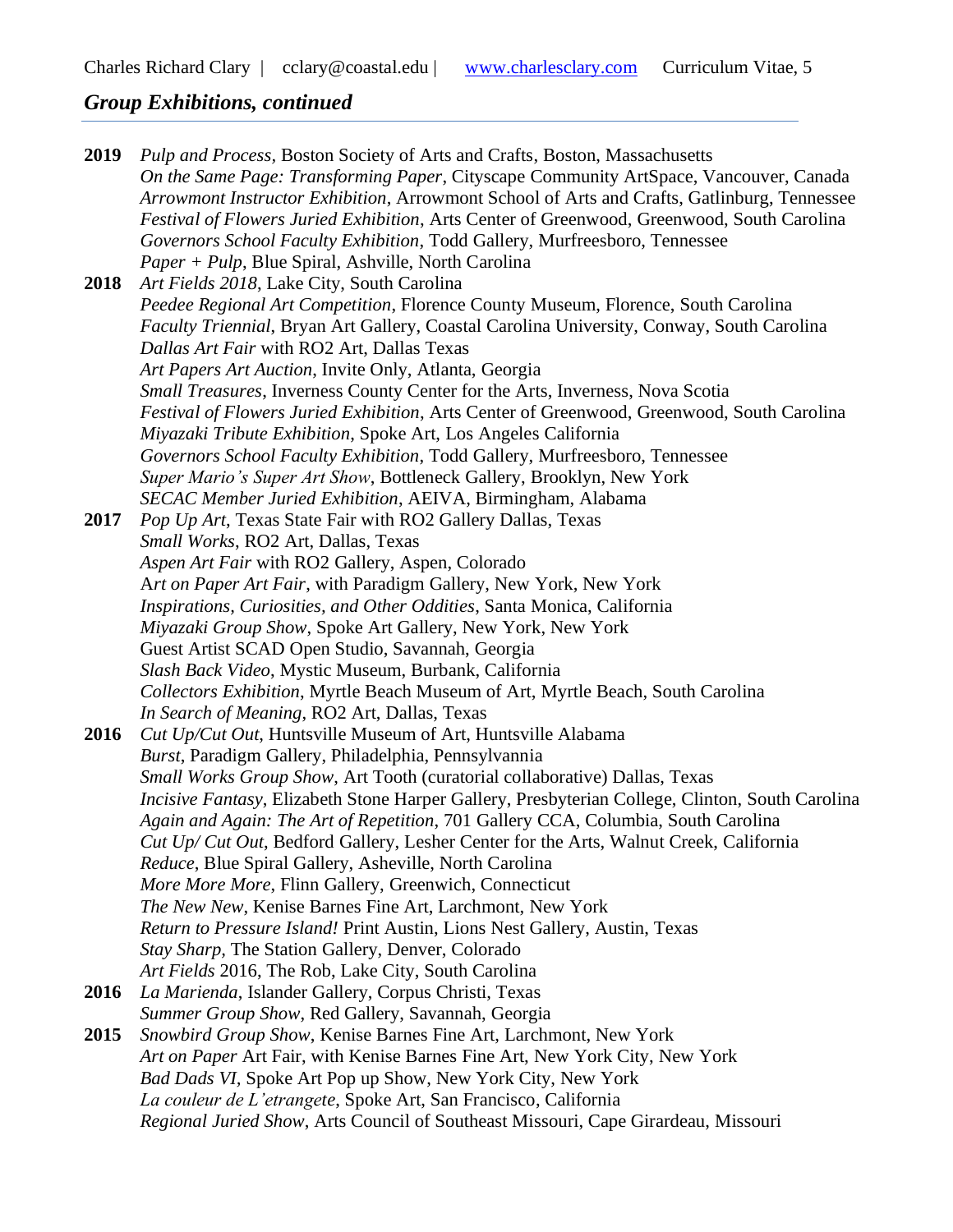## *Group Exhibitions, continued*

| 2014 | MTSU Alumni Show, Todd Gallery, MTSU, Murfreesboro, Tennessee                                     |
|------|---------------------------------------------------------------------------------------------------|
|      | Pierogi XX, Pierogi Gallery, Brooklyn, New York                                                   |
|      | Small Wonders 3, Arch Enemy, Philadelphia, Pennsylvania                                           |
|      | Monumental Ideas/Intimate Scale, River Campus Art Gallery, Cape Girardeau, Missouri               |
|      | Heart of Wires, Arch Enemy, Philadelphia, Pennsylvania                                            |
|      | South Eastern College Art Conference 2014 Members Juried Show, Sarasota, Florida                  |
|      | Immediate Surroundings at Savannah College of Art and Design, Savannah, Georgia                   |
|      | Hambidge Juried Auction, The Goat Farm Arts Center, Atlanta, Georgia                              |
|      | Paper Cuts: A Group Show at Spoke Arts, San Francisco, California                                 |
|      | <b>ART PAPERS Auction, Saskia Benjamin, Atlanta, Georgia</b>                                      |
|      | Dogwood Arts Festival Regional Show, Knoxville, Tennessee                                         |
| 2013 | San Diego Art Fair, Patrajdas Gallery, San Diego California                                       |
|      | Group Show, Nancy Margolis Gallery, New York City, New York                                       |
|      | <b>ART PAPERS Auction, Sylvie Forint, Atlanta, Georgia</b>                                        |
|      | Snapshots, Gutstein Gallery, Savannah, Georgia                                                    |
| 2011 | A Whiter Shade of Pale, Kenise Barnes Fine Art, Larchmont, New York                               |
|      | South Eastern College Art Conference 2013 Members Juried Show, Greensboro, North Carolina         |
| 2012 | Group Show, The Rymer Gallery, Nashville, Tennessee                                               |
|      | Hambridge Art Auction, special installation, Atlanta, Georgia                                     |
|      | Paint the Town, Snell & Wilmer Las Vegas Office, Las Vegas, Nevada                                |
|      | Naked Prints Show, K12 TEJAS Gallery, Daytona, Florida                                            |
|      | <b>ART PAPERS Auction, Sylvie Fortin, Atlanta, Georgia</b>                                        |
|      | Paper Anniversary, View Arts, (invite only), Old Forge, New York                                  |
|      | Paper: On and Off the Wall, Tower Fine Arts, College of Brockport, Rochester, New York            |
|      | Carved Complexities, Gallery Nucleus, (invite only) Alhambra, California                          |
|      | Small Work, Gutstein Gallery, Savannah College of Art and Design, Savannah, Georgia               |
| 2012 | In, On, Of Paper, Paper Circle, Eileen Wallace, Juror, Nelsonville, Ohio                          |
|      | Group Show, TheRymer Gallery, Nashville, Tennessee                                                |
|      | Process as Content, Gallery Project, Ann Arbor, Michigan                                          |
|      | Paper View, Kenise Barnes Fine Art, Larchmont, New York                                           |
| 2011 | ART PAPERS Auction, Sylvie Fortin, Atlanta, Georgia                                               |
|      | Converging Visions, Todd Art Gallery, Murfreesboro, Tennessee                                     |
|      | Small Works, Red Gallery, Savannah College of Art and Design, Savannah, Georgia                   |
|      | G40, presented by Art Whino and Microwave Projects, Washington DC                                 |
|      | Combustion, Blend Gallery, Nashville, Tennessee                                                   |
|      | Gifty Pleasures, The Rymer gallery, Nashville, Tennessee                                          |
| 2011 | Bluecanvas X Launch Event, Exchange LA, Los Angeles, California                                   |
| 2010 | Eye Candy, Herb Williams, Rymer gallery, Nashville, Tennessee                                     |
|      | <b>ART PAPERS Auction, Sylvie Fortin, Atlanta, Georgia</b>                                        |
| 2010 | Summer Group Show, Alix Sloan curator, Sloan Fine Art, New York, New York                         |
| 2008 | Fight back move forward, Billups Art, Nashville, Tennessee                                        |
| 2009 | Art Papers Auction, Sylvie Fortin, Atlanta, Georgia                                               |
|      | The Sketchbook Project (Traveling Exhibition), Art House Gallery, Atlanta, Georgia; Museum        |
|      | of Contemporary Art DC, Washington, DC; Laconia Gallery, Boston, Massachusetts;                   |
|      | Antena Gallery, Chicago, Illinois; Soulard Art Market, St. Louis, Missouri; 3 <sup>RD</sup> Ward, |
|      |                                                                                                   |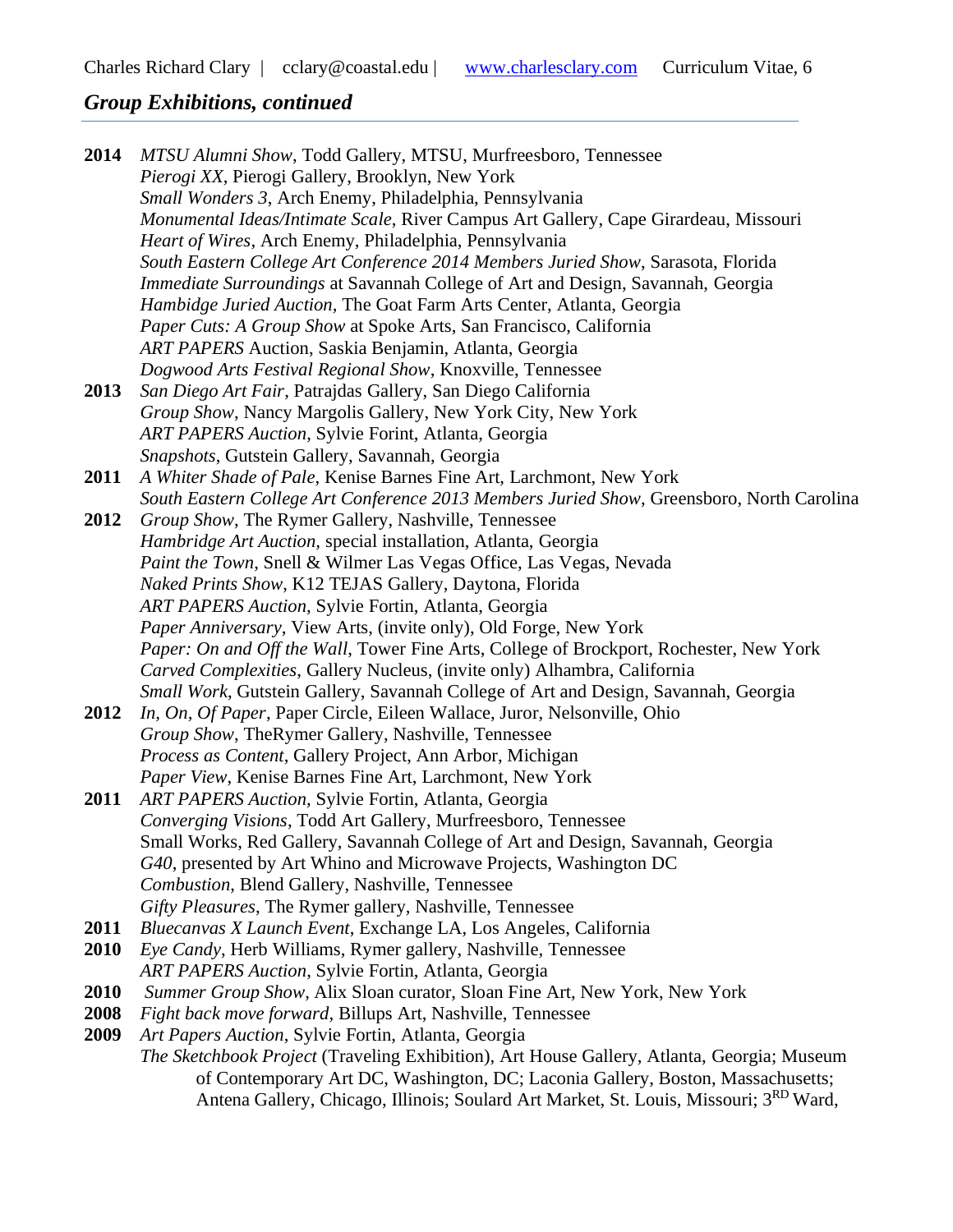Charles Richard Clary | cclary@coastal.edu | [www.charlesclary.com](http://www.claryclary.com/) Curriculum Vitae, 7

Brooklyn, New York; Museum of Design, Atlanta, Georgia; Chicago Art Source Gallery, Chicago, Illinois;

#### *Group Exhibitions, continued* **2009** *SCAD-N*, Rymer Gallery, Tonia Trotter juror, Nashville, Tennessee *Academy 2009,* Conner Contemporary, Jamie L. Smith, Ph.D. juror, Washington D.C. *Lacoste Open Studio*, Studio 1 Gallery, Lacoste, France **2008** *The MFA Experience*, Red Gallery, Savannah, Georgia *MFA Painting Preview*, Desotorow, Savannah, Georgia *National Juried Works on Paper*, Long Beach Island Foundation of the Arts and Sciences, Charlotta Kotik juror, Loveladies, New Jersey **2007** *New York Work Space Open Studio*, New York, New York *Cannibal Flower*, Infusion Gallery, Los Angeles, California *Mod Podge Collage*, Desoto Row Gallery, Savannah, Georgia *Interdirectional*, Alpha Cult Gallery, Aaron Kraten juror, Long Beach, California *Open Studio*, Savannah College of Art and Design, Savannah, Georgia *Isms*, Desoto Row Gallery, Savannah, Georgia **2006** *Open Studio*, Savannah College of Art and Design, Savannah, Georgia *Annual Juried Exhibition*, Dangenart Gallery, Daniel Lai juror, Nashville, Tennessee *The Bomb Project*, Normal Street Studio, Texas *Metamorphosis*, Dangenart Gallery, John Schramlin curator, Nashville, Tennessee **2005** *Morristown Art Association Juried Exhibition*, Kathy Holland juror, Edith Davis Gallery, Morristown, Tennessee **2004** *ExitUs*, BFA Exhibition, Art Barn Gallery, Murfreesboro, Tennessee *Student Show*, Rotunda Gallery, Murfreesboro, Tennessee *Student Art Alliance Exhibition*, Red Rose Gallery, Murfreesboro, Tennessee *Morristown Art Association Juried Exhibition*, Edith Davis Gallery, Morristown, Tennessee

**2003** *Morristown Art Association Juried Exhibition*, Edith Davis Gallery, Morristown, Tennessee

## *Invited Talks and Lectures*

**2022** Artist Talk/Workshop, Jasper Community Arts, Jasper IN

| Artist Talk/Workshop, MESAC 2022, American School Dubai, (online) |                                                                                              |  |
|-------------------------------------------------------------------|----------------------------------------------------------------------------------------------|--|
|                                                                   | <b>2021</b> Artist Talk/Studio Visits, Missouri State University, Springfield MO (postponed) |  |
|                                                                   | Artist Interview, Indiewalls                                                                 |  |

- Artist Talk, Governors School for the Arts, Murfreesboro, TN
- **2020** Artist Interview, Ladycultblog.wordpress.com Artist Interview with Ines Tassano from Pontis by Pandora Artist Talk, Paradigm Gallery, Philadelphia, Pennsylvania Artist Talk, Pelham Art Center, Pelham, New York Artist Talk, Ingram Art Center, Nashville, Tennessee
- **2019** Governors School For The Arts, Artist Talk, Murfreesboro, Tennessee
- **2018** Artist Talk and Visiting Artist; University of Northern Colorado, Greely, Colorado
- **2018** Governors School For The Arts, Artist Talk, Murfreesboro, Tennessee
- **2017** Keynote Speaker, Tri-State Sculpture Conference, Spartanburg, South Carolina Artist Talk, *Paper Worlds*, Spartanburg Art Museum, Spartanburg, South Carolina Guest Artist at SCAD Open Studio, Savannah, Georgia Governors School For The Arts, Artist Talk, Murfreesboro, Tennessee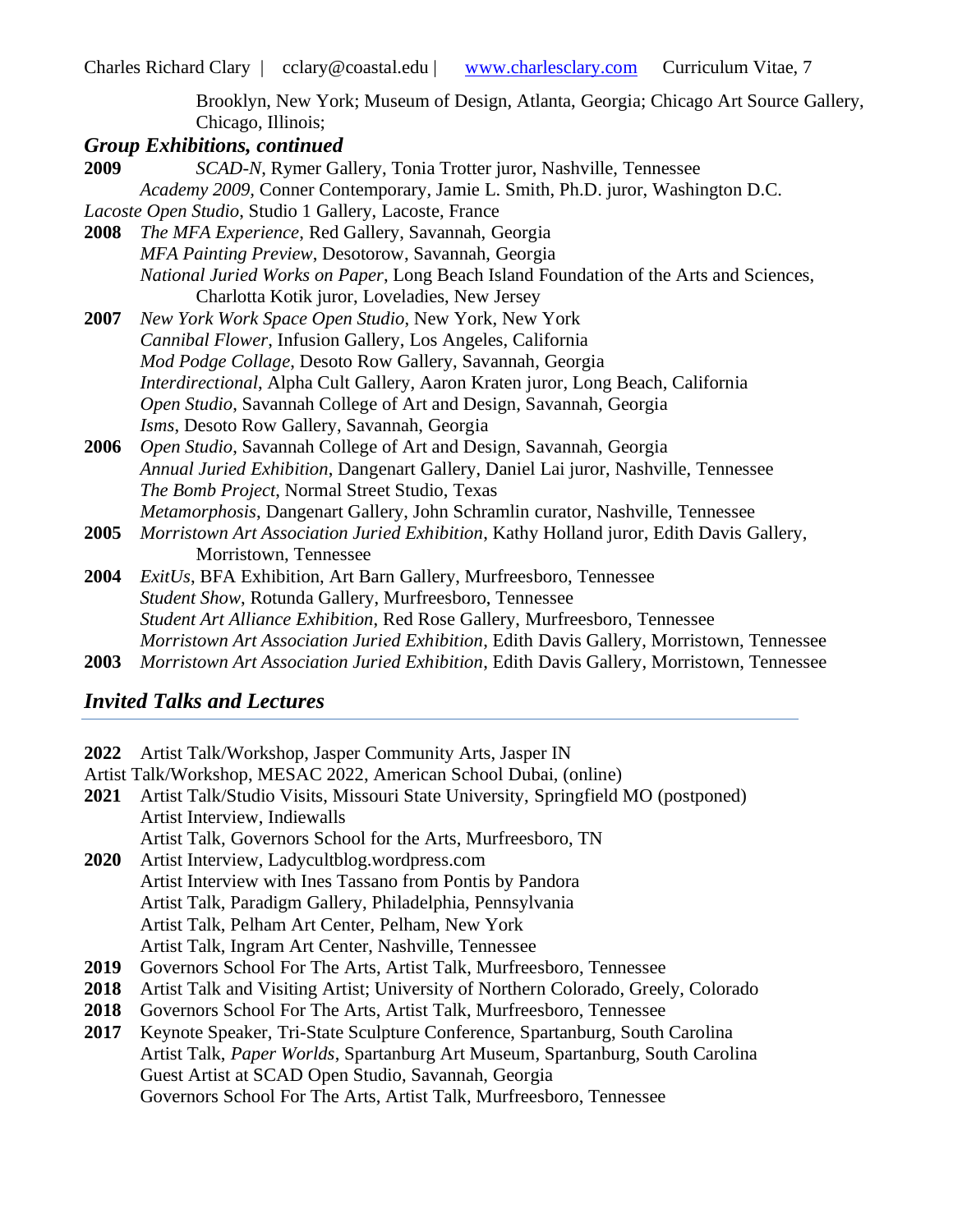### *Invited Talks and Lectures, continued*

| 2016 | Artist Talk, Myrtle Beach Art Museum, Myrtle Beach, South Carolina                        |
|------|-------------------------------------------------------------------------------------------|
|      | Artist Talk, Senior Seminar Coastal Carolina University, Conway, South Carolina           |
|      | Artist Talk, Artfields Competition, Lake City, South Carolina                             |
|      | "MFA Pros and Cons", Senior Seminar Coastal Carolina University, Conway, South Carolina   |
|      | Artist Talk, Round Table Art Group, Myrtle Beach Art Museum, Myrtle Beach, South Carolina |
|      | <b>2014</b> Correspond Calcal For The Associate Tally Mushman pour Terms                  |

- **2014** Governors School For The Arts, Artist Talk, Murfreesboro, Tennessee
- **2015** Governors School for The Arts, Artist Talk, Murfreesboro, Tennessee
- **2013** Visiting Artist Lecturer, University of Mobile Alabama, Mobile, Alabama
- **2012** Visiting Artist Lecturer, University of Arkansas, Fayetteville, Arkansas
- **2011** Artist lecture, South Eastern College Art Conference, Savannah, Georgia Visiting Artist Lecturer, Tennessee Tech University, Cookville, Tennessee Visiting Artist Lecturer, Middle Tennessee State University, Murfreesboro, Tennessee Artist lecture, "Paper: Cutting, Carving, and Excavation", South Eastern College Art Conference, Richmond, Virginia

Artist Talk with the TAEA, Renaissance Center, Dickson, Tennessee

**2010** Artist Talk with professional practice class, Middle Tennessee State University, Tennessee Artist Workshop/Lecture, TAEA Conference, Nashville, Tennessee Visiting Artist Lecturer, Savannah College of Art and Design, Savannah, Georgia Visiting Artist Residency Talk, Lacoste, France

#### *Conference Presentations*

**2021** "Homeward Bound: A search for Belonging" at South Eastern College Art Conference, Lexington KY (postponed)

"Transforming Memento Mori: A Contemporary Lens" at Death, Dying and Disposal Conference, Manchester, UK

- **2020** "Memento Mori: A Struggle with the Past," at South Eastern College Art Conference virtual, November 2020.
- nsforming Memento Mori: A Contemporary Lens," at Death and Culture Network
	- Conference. Virtual, St. John's University, York, UK. September 2020.
		- **2020** "Who Has Time: A Juggling Act", South Eastern College Art Conference, Chattanooga, TN
		- **2019** "Grading vs No Grading" Foundations in Art: Theory and Education Conference, Columbus, Ohio
		- **2018** "Art Appreciation as Contemporary Exploration: A Romp through the Now" South Eastern College Art Conference, Birmingham, Alabama
		- **2017** "Skill versus Creativity," Discussant at Foundations of Art: Theory and Education Conference, Kansas City, Kansas
		- **2016 "**Buddhist Iconography in Anime *Ninja Scroll*,"AsiaNetwork Conference, St Petersburg, Florida
		- **2014** "The Artist's Visual Vocabulary: Development, Formation and Use," Panelist, South Eastern College Art Conference, Sarasota, Florida
		- **2013** "ANIMATION!? . . YES PLEASE," Panel chair and discussant, South Eastern College Art Conference, Greensboro, North Carolina
		- **2012** "It's Made of What??: The Exploration of Non-Traditional Mediums," Panel chair and Discussant, South Eastern College Art Conference, Durham, North Carolina
		- **2011** "Installation: Transformative Experiences," Panel chair and discussant, South Eastern College Art Conference, Savannah, Georgia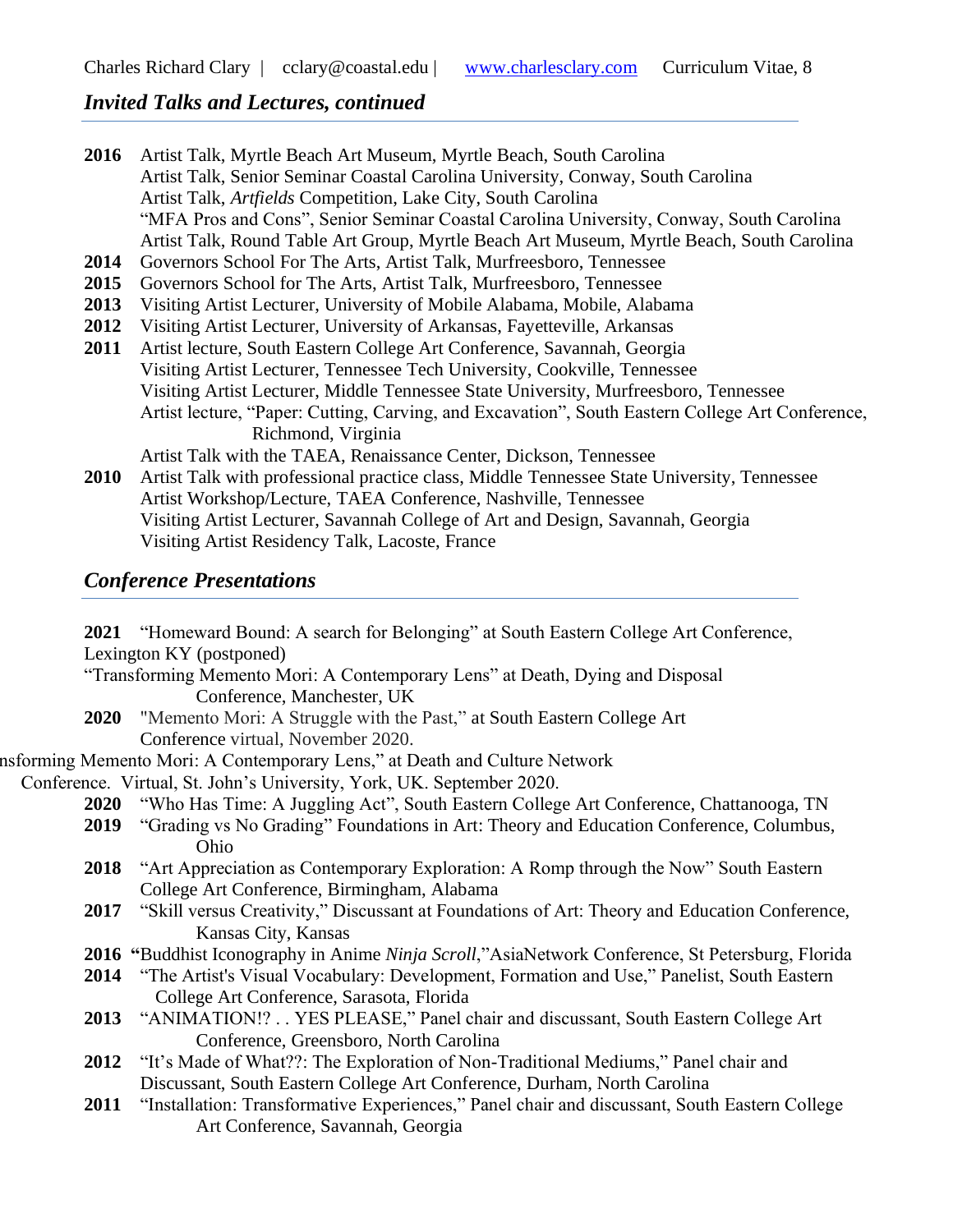## *Interviews, Publications, and Media Features*

#### **2021**

*PICKCHUR* Magazine Issue VIII, Artist feature *Create!* Magazine Issue #23, Artist feature *Candyfloss* Magazine, Enchanted Issue, Artist feature SCAD Atlanta Digital Billboard Feature

#### **2020**

"Black and White Volume 5", *Out of Step Books* "Diabolico II", *Out of Step Books*

#### **2019**

**"**My Neighbor Hayao: Art Spirited by the Films of Miyazaki, *Spoke Art*

#### **2017**

Arts, Theater, Music and Dance Feature, *Boston Globe,* February 24, 2017.

"Making the Cut" by Sara Sobota in *Grand Strand* Magazine.

"Un monde de papier se cache dans les cloisons" in *La Boite Verte*, online feature.

"Deep Cuts: Contemporary Paper Cutting Exhibition" artist feature for *Strictly Paper*, February 27, 2017.

"5 Artists You Need to Collect from Art On Paper" by Meng-Chieh Monica Lu for *Art Zealous*, March 4, 2017

"Paradigm Gallery + Studio, Art on Paper New York 2017" artist feature for *Strictly Paper*, March 4, 2017.

**"**15 Art Instagrams You Should Be Following This Spring" by *Meng-Chieh Monica Lu* for .Art Zealous, March 30, 2017.

"Clary to teach paper workshop at Arrowmont" in *The Mountain Press ,*May 13, 2017.

"New Life Carved into VHS Cases" by Jonny Bunning for *Bloody Disgusting*, June 23, 2017.

"Clary exhibit to open June 30 at Rose Center" in *Morristown Citizen Tribune,* June 23, 2017.

"Creepy Carvings in Horror Artifacts" by Jonny Bunning for *Bloody Disgusting*, July 20, 2017.

"Cut Up/Cut Out Exhibit rekindles ancient art form" by Madison Miller for *Bellevue Reporter,* July 31, 2017.

#### **2016**

"Art professor Clary has exhibit at Myrtle Beach Art Museum" in *The Atheneum*, February 1, 2016.

Interview with Artist Charles Clary, Jungkatz.com online feature. February 2, 2016.

"Delicate Paper Installations Using Drywall and Wallpaper" Fubiz.com online feature, March 18, 2016.

- "A Fictional World Made From Paper" Ignant.de online artist feature. March 13, 2016.
- "CHARLES CLARY CREATES ORGANIC PAPER CRAFT EXCAVATED FROM OLD WALLS" by Benjamin Star for *Visual News,* March 24, 2016.

"Infect[ious] Installations" in *Grand Strand Arts,* April 5, 2016.

"Charles Clary takes top prize at 2016 ArtFields competition in Lake City" by Deborah Swearingin in *Morning News,* April 30, 2016.

Artist Feature, *Rue Morgue* Magazine, May Issue, 2016

"CCU art professor wins ArtFields grand prize," in My Horry News, May 16, 2016.

"Custom Star Wars Masks Turn Stormtroopers Into Horror Icons!" by John Squires, *Bloody Disgusting* online feature, May 4, 2016.

"These Mesmerizing Paper Sculptures Are Like Looking Through A Microscope"by Jessica Bush for *Buzzworthy*, May 6, 2016.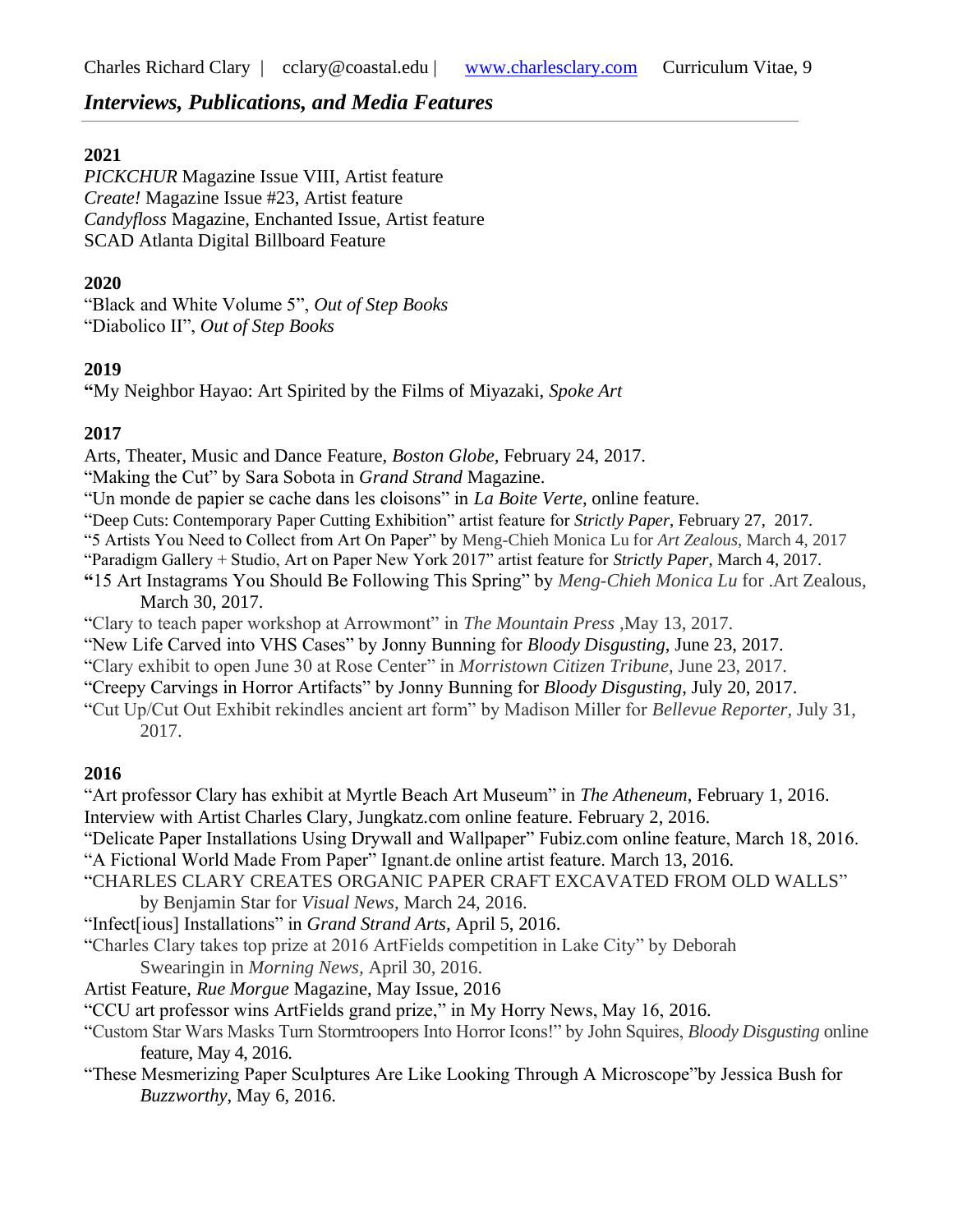Charles Richard Clary | cclary@coastal.edu | [www.charlesclary.com](http://www.claryclary.com/) Curriculum Vitae, 10

- "SCAD M.F.A. Painting (2009) alumnus Charles Clary wins \$50,000 ArtFields prize in Lake City." By V. Platacis for *SCAD Painting*, May 26, 2016.
- "Artistic Transformations" By Nicole A. Aiello for *Santee Cooper Power Source*, Fall 2016.
- "More, More, More at Flinn Gallery" in *Living Greenwich.*
- "Charles Clary Makes Art out of 200 Vintage VHS Covers", *Hi Fructose* online feature.
- "Meticulously Carved Layers of Papers Revealed Behind Peeling Wallpaper", *My Modern Met* online feature.
- "With a Jolt of Color and Abstraction" in the *Greenwich Free Press*. "Charles Clary: Layered Paper Worlds" Photophore feature.
- *Crafts, Paper, and Blade at Brockton,* artist feature in *Yareah* Magazine.
- "Experimental Artist Charles Clary Re-Animates VHS Box Art by Adding Surreal Depth and Dimension With Hand-Cut Paper and Stacking Techniques!" Lunchmeatvhs.com

#### **2015**

Minguet, Eva. *Paper Art Now.* Featured artist, and cover art. Barcelona: Monsa Publications, 2015. *New Works From Papercut Pioneer Charles Clary* Design Milk online feature.

#### **2014**

"Something Tangible" by Timothy Beaton, in *Native*, July 2014. Shaoqiang, Wang. *Paper Works 2*. China: Sandu Publishing, 2014. Knowles, Susan. *Unconventional, Nashville: The Convention Center Authority*, 2014. Paper Cuts" Group Show at Spoke Art." By Nastia Voynovskaya for " *Hi Fructose*, May 2014. "Charles Clary – [Murfreesboro,](http://365artists365days.com/2014/05/02/charles-clary-murfreesboro-tennessee/) Tennessee." 363 Artists, 365 Days, May, 2014. "Charles Clary" in *Paper Cuts* Magazine, 2014. Campbell, Darby. "Creating a Paper Trail." *MTSU Magazine*, April 2014. Mobley, Molly. "Infectious Art." *Sidelines.* MTSU, Murfreesboro, TN, March 21, 2014.

#### **2013**

Gene McHugh, ed. *500 Paper Objects*. Asheville, North Carolina: Lark Publishing, 2013. Beautifuldecay.com online artist feature Hi-Fructose.com online artist feature Thisiscolossal.com online artist feature Artistaday.com online artist feature

#### **2012**

Shaoqiang, Wang. *Paper Works*. China: Sandu Publishing, 2012. Xu, Karen. *Paper Art.*ArtPower International Publishing, 2012. *Papier 2012,* Art Calendar published by Schleunungdruck, 2012.

### **2011**

Klanten, Robert and Birga Meyer. *Papercraft 2*. Gestalten Publishing: Germany, 2011. Lark Books.*PUSH: Paper*. Asheville, North Carolina: Lark Publishing, 2011. *Bluecanvas Art Magazine.* Volume 10, October Edition.

#### **2010**

Hi-Fructose.com online feature, Charles Clary – *Playful Pustule.* Beautifuldecay.com artist feature *WIRED* Magazine US Artist Profile, February Edition. *WIRED* Magazine UK, Artist Profile March Edition.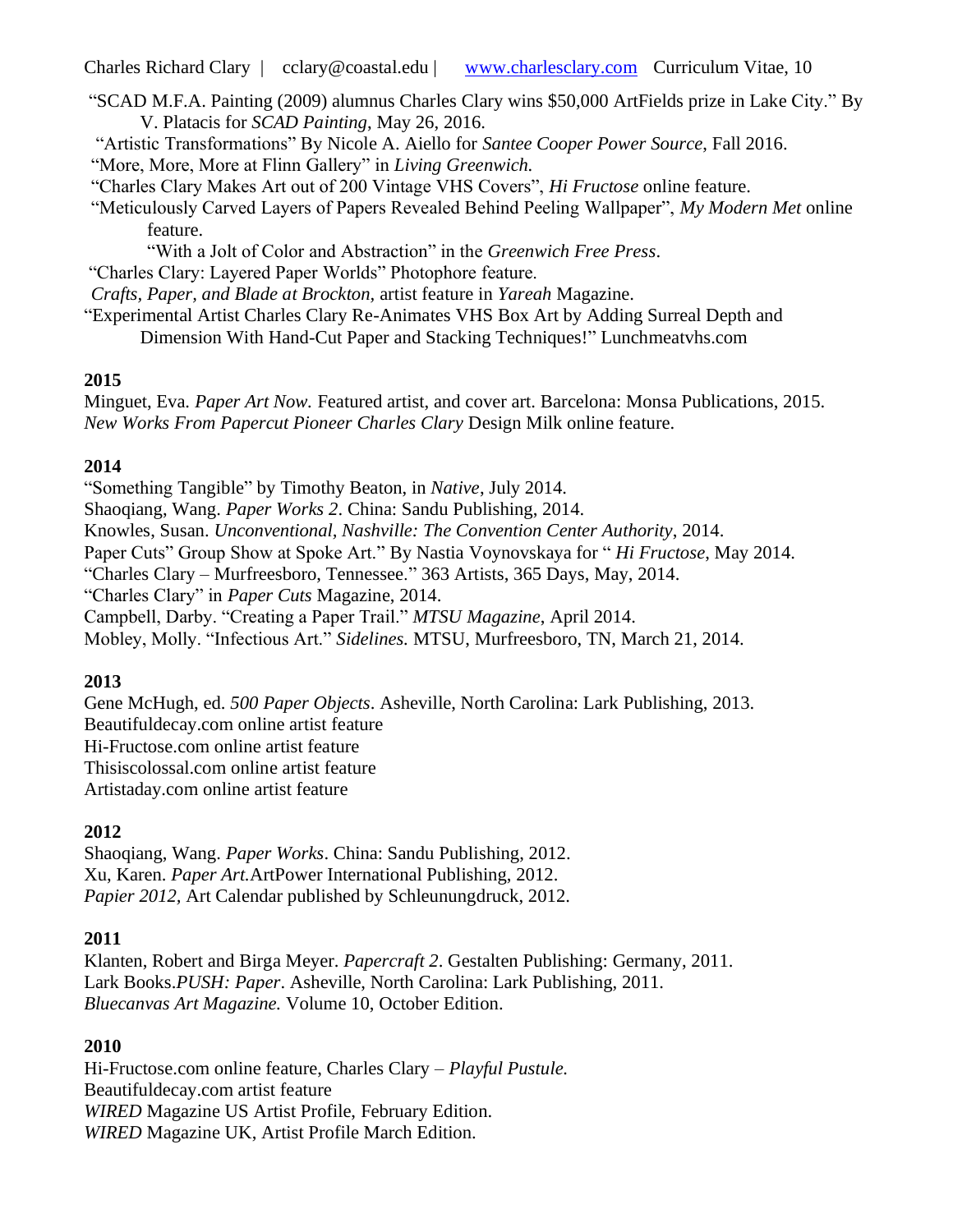Charles Richard Clary | cclary@coastal.edu | [www.charlesclary.com](http://www.claryclary.com/) Curriculum Vitae, 11

Follymag.com, "Cut Paper and Panel: Charles Clary." IdN Publication, *The New Twenties,* 2010*.* Yatzer.com, Internet interview Designboom.com featured Artist

#### **2009**

Artist Feature, *Le Figaro*, Paris, France Artist Feature, *The Rabbit*, Nashville, Tennessee. *Charlotte Business Journal*, "Luxury Living." Charlotte, North Carolina. Artist Feature, Design-milk.com

#### **2008**

Artist Feature, *Citizen Tribune*, Morristown, Tennessee. Artist Feature, J*uxtapoz Online Art Magazine,* Reader Artist of the Week.

#### **2007**

Artist Feature, *The District,* Savannah, Georgia. Artist Feature, *The Chronicle,* Savannah, Georgia.

#### **2005**

Artist Feature, *The Pulse*, Murfreesboro, Tennessee.

#### **2003**

Artist Feature, *Collage Magazine*, Murfreesboro, Tennessee.

#### **2001**

Illustrator. *Why Do Flies Eat Doggy Poop*. Morristown, Tennessee: Red Pumpkin Press, 2011.

#### *Service*

#### **Department of Visual Arts Service**

| $2020$ – Present      | Horry County Schools Professional Development Workshop Instructor    |
|-----------------------|----------------------------------------------------------------------|
|                       | Instagram Manager of Coastal Carolina University CCU_VisualArts page |
|                       | <b>Gallery Committee</b>                                             |
| 2019                  | Pop-Up Exhibition Committee                                          |
|                       | Completion Agenda Training                                           |
| <b>2015 - Present</b> | <b>Foundations Coordinator</b>                                       |
|                       | <b>Professional Development Committee</b>                            |
|                       | <b>CHROMA Student Club Faculty Advisor</b>                           |
|                       | <b>Scheduling Committee</b>                                          |
|                       | <b>Coordinators Committee</b>                                        |
| 2017-2018             | Painting/Drawing Search Committee                                    |
|                       | Bachelor of Fine Arts Proposal Committee                             |
| 2016                  | <b>Photography Search Committee</b>                                  |
|                       | <b>Foundations Lecturer Search Committee</b>                         |

#### **College of Humanities and Fine Arts Service**

**2018 – Present** College of Humanities and Fine Arts Curriculum Committee